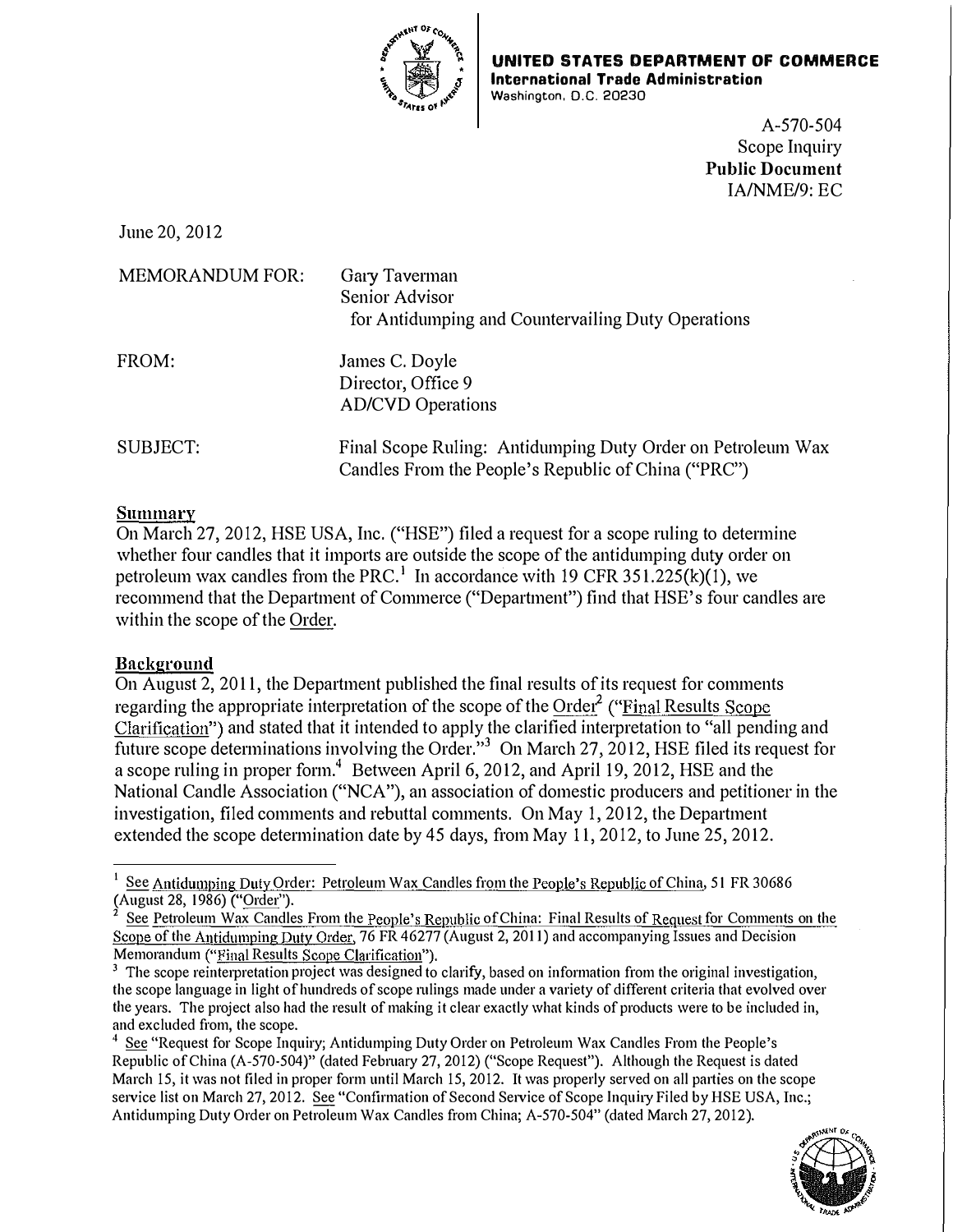### Product Description

 $HSE$  submitted pictures and physical samples<sup>5</sup> of the candles for which it requested a scope ruling.<sup>6</sup> HSE states that the candles are made of paraffin, a petroleum wax. HSE also states that all candles are classified under the Harmonized Tariff Schedule for the United States ("HTSUS") category 3406.00.0000. The four candles that are subject to this scope ruling are listed as follows:

## 1. Religious Cross with Jesus Candle (Item #RI004-W)

This candle consists of a wax figure of Jesus, painted a gold color, which is affixed to a wax candle that is in the shape of a cross. Brown paint has been applied to a portion of the front of the cross to simulate a cross made of wood. The figure of Jesus is painted a metallic color. The figure of Jesus measures approximately two inches from top to bottom. As the entire candle measures approximately four inches from top to bottom, the Jesus figure is approximately 45 percent of the height of the candle. Aside from the metallic color of the Jesus figure and the brown paint on the cross, the rest of the candle is colorless. HSE states that this candle is primarily purchased for display and is not typically burned.<sup>7</sup>

### 2. Religious Cross with Jesus on Monument Candle (Item #RI013)

This candle consists of a Jesus figure on a brown-painted wax cross, which is affixed to a wax candle that is in the shape of an obelisk. The figure of Jesus measures approximately two inches from top to bottom. As the entire candle measures approximately four inches from top to bottom, the Jesus figure is approximately 50 percent of the height of the candle. HSE states that this candle is primarily purchased for display and is not typically burned.<sup>8</sup>

## 3. Religious Cross with Jesus on Carved Candle (Item #RI027)

This candle consists of a Jesus figure on a brown-painted wax cross, which is affixed to a candle that has a "carved appearance. "9 The Jesus figure measures approximately two inches from top to bottom. The entire candle measures approximately 3.5 inches from top to bottom, and thus the Jesus figure is approximately 60 percent of the height of the candle. HSE states that this candle is primarily purchased for display and is not typically burned.<sup>10</sup>

## 4. Column Candle with Angel (Item #RI031-W)

The column candle with angel is approximately 3.5 inches from top to bottom. The candle depicts an angel sitting on a round column. Similar to the three candles described above, HSE states that the column candle with angel is primarily purchased for display and not for burning.<sup>11</sup>

### HSE's Scope Request

HSE states that the first three candles depicting a crucifix (an image of Jesus Christ on the cross), are not included within the scope of the Order because each candle represents a recognizable human or deity, and figurine candles in the shape of an animal, human or deity are excluded

 $<sup>5</sup>$  See HSE's Scope Request at Exhibit 1A through IC.</sup>

See HSE's Scope Request.

Id. at 2-3 and Exhibit 1A.

<sup>1</sup>d. at 3 and Exhibit 1B.

 $\frac{9}{10}$  Id. at 3.

Id. at 3 and Exhibit 1C.

 $11$   $\overline{Id}$ , at 4 and Exhibit ID.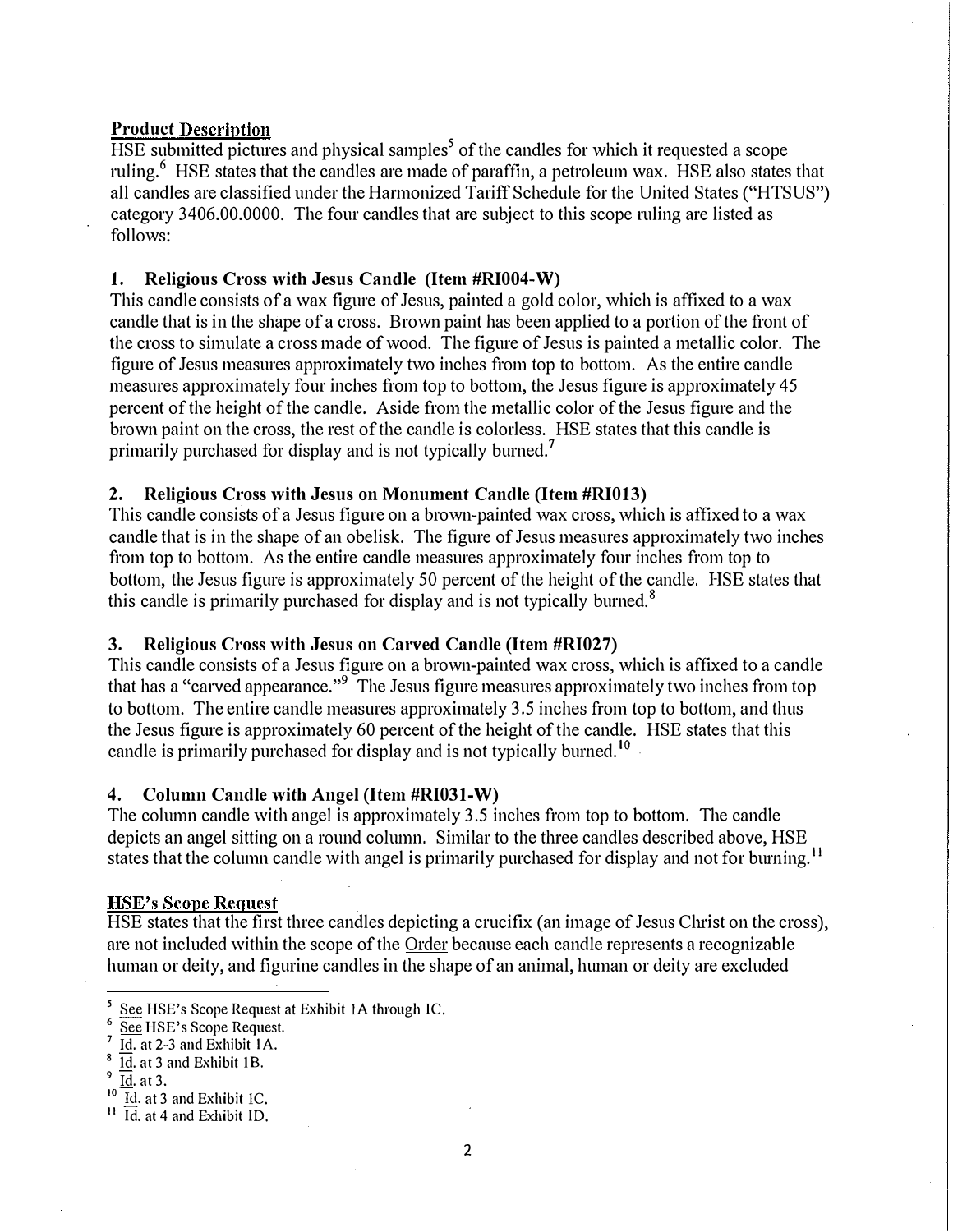from the scope of the Order.<sup>12</sup> HSE argues that, although the Department did not provide guidance or a definition as to what constitutes a "human, animal, or deity," the three candles which include a Jesus figure qualify as figurines of a human or deity. HSE quotes from Wikipedia, which provides a description of Jesus, and argues "since most critical historians agree that Jesus was a man who was a Galilean Jewish Rabbi," the Department should find that the figurines are representations of a human.<sup>13</sup> HSE argues in the alternative that, based on the description of Jesus found in Wikipedia, the figurines are of a deity, because "most Christian denominations worship Jesus as the incarnation of God the Son and the second person in the Holy Trinity."<sup>14</sup> In conclusion, HSE argues that the candles fall within the figurine exception because: 1) the size of the figurine on the candles is "substantial and distinctive;" 2) the figurine is clearly identifiable from multiple angles as Jesus; and 3) the figurine is the primary reason why customers purchase the candles.<sup>15</sup>

With regard to the column candle with angel, citing the Online Oxford Dictionary, the Free Dictionary by Farlex, and Wikipedia, HSE argues that the definition of deity should include angels, because a deity may be defined as a "supernatural immortal being" that is considered holy or sacred.<sup>16</sup> HSE contends that the Department should define "deity" based not only on Western religions and traditions but also on Eastern faiths. HSE argues that in non-Western religions, the term deity is given a wider interpretation than in Western faiths.<sup>17</sup> Under the inclusive definition of deity proposed by HSE, an angel falls under the definition of deity, because the term "deity" includes the meaning "deva" which is defined, according to Wikipedia, as an angel-like being.<sup>18</sup> HSE argues that Buddhism, Hinduism and other Eastern religions are practiced by millions of Americans, and so adopting an interpretation of deity to include the meaning of the term "deva," "would honor their faiths and their interpretations of angels, deities and devas."<sup>19</sup> HSE states that the Department should determine that an angel is a deity and therefore, a candle in the shape of an angel is outside the scope of the Order.<sup>20</sup>

HSE argues that the four candles should be excluded because, unlike candles that are subject to the Order: 1) the primary reason people buy these candles is for decoration purposes; and 2) they are often used as a gift for baptism, first connnunion, and other Christian ceremonies.

# The NCA's Comments<sup>21</sup>

The NCA argues that HSE's three candles depicting a crucifix and figure of Jesus fall within the scope of the Order, relying on the less-than-fair-value investigation, the final determination of the International Trade Commission ("ITC") and the Final Results Scope Clarification, because the Department intended that the definition of"figurine" be very narrow, to eliminate any

<sup>21</sup>  $\overline{\text{See}}$  "Comments on Scope Ruling Request of HSE USA, Inc. Petroleum Wax Candles from the People's Republic of China," (dated April 6, 2012) ("NCA's Comments").

 $\frac{12}{14}$  ld. at 5-6, citing Final Results Scope Clarification.

<sup>&</sup>lt;u>Id.</u> at 7.

 $^{14}$   $\frac{14}{10}$  at 8.

 $^{15}$  Id.

<sup>16&</sup>lt;br>17 <sup>6</sup>!d. at 9.

Id. at 10.

<sup>18&</sup>lt;br>19 Id. at 1I.

 $\frac{19}{20}$   $\frac{Id}{14}$  at 11.

<sup>1</sup>d. at 8-13.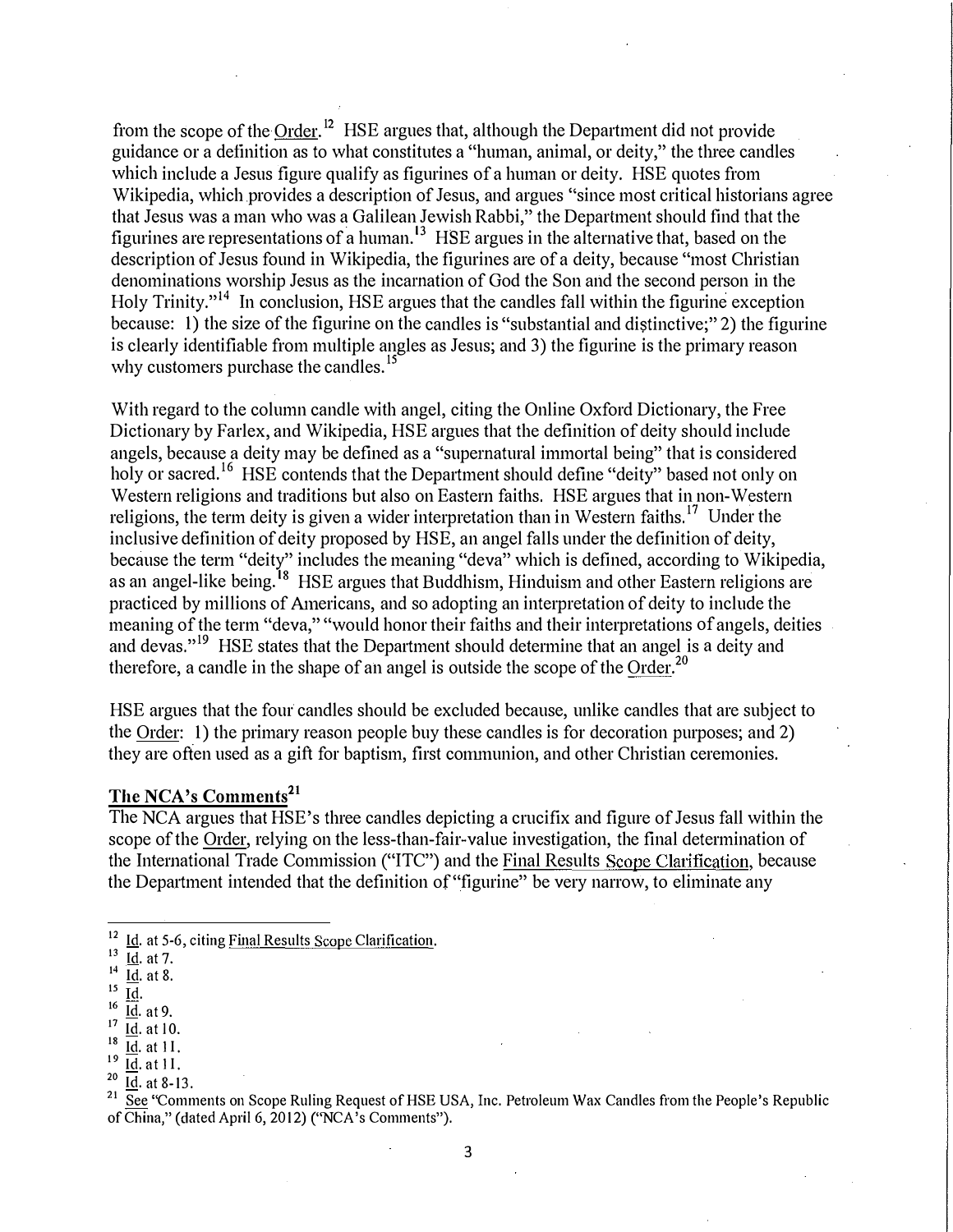ambiguity in the scope.<sup>22</sup> The NCA contends that in the Final Results Scope Clarification, the Department determined that religious and special occasion theme candles, used for decoration purposes, were included within the scope of the  $Order<sup>23</sup>$ . The NCA argues that HSE is attempting to reintroduce the exclusion for novelty candles.<sup>24</sup> Regarding the first three candles listed above, HSE argues that because the wax form of Jesus is not the candle itself, but merely a wax form that is attached to an in-scope candle, the candle does not meet the definition of a figurine. Finally, the NCA states that although HSE contends the figure of Jesus is visible from multiple angles, the wax figure is only visible from a front angle view of the candles.

With regard to the column candle with angel, the NCA argues that the Department "should not be in the business of making awkward distinctions between what is, or is not, a deity."<sup>25</sup> Citing Webster's Online Dictionary, the NCA states that an angel can be a secular figure, a symbol that is omnipresent in secular culture, and can connote many different meanings.<sup>26</sup> The NCA further states that HSE's candle is in the shape of a Western-style image of an angel, not that of a deity from an Eastern religion. The NCA also argues that, as defined in the dictionary, an angel is, among other definitions, a spiritual being superior to humans, but of a lesser rank than a deity.<sup>27</sup> Finally, the NCA states that the Department should construe the Order narrowly and refuse to broaden the exclusion for figurines as HSE suggests. $^{28}$ 

# HSE's Rebuttal Comments<sup>29</sup>

In its rebuttal comments, HSE provides a declaration from its president stating that the three candles depicting a crucifix are made from one mold and not composed of two separately molded pieces.<sup>30</sup> HSE reiterates its argument that "deity" should be defined inclusively to consider Eastern religious faiths and that the NCA does not support its argument that the definition of deity was intended to be construed narrowly.<sup>31</sup> HSE further argues that the Department's ruling that the candles are outside the scope would not further expand the definition of a figurine.<sup>32</sup>

## The NCA's Rebuttal Comments<sup>33</sup>

In its rebuttal comments, the NCA argues that it is irrelevant whether the wax forms of Jesus appears on or is affixed to the candles, or that the candles are made from one mold, because the wax forms are merely a decorative element on the side of in-scope candles.<sup>34</sup> The NCA further

 $22$  NCA's Comments at 3-6.

<sup>&</sup>lt;sup>23</sup> Id. at 5, quoting Final Results Scope Clarification and accompanying Issues and Decision Memorandum at Comment 1.

 $^{24}$  Id. at 6.

<sup>&</sup>lt;sup>25</sup>  $\frac{1}{\underline{d}}$  at 10.

 $rac{26}{27}$   $\frac{\overline{Id}}{\overline{Id}}$ . at 9-10.

Id. citing Webster's Online Dictionary.

 $^{28}$  Id. at 11-12.

 $^{29}$  See "Rebuttal to Comments filed by NCA on HSE USA's Scope Request; Petroleum Wax Candles from the People's Republic of China (A-570-504)," (dated April 13, 2012) ("HSE's Rebuttal Comments").

 $30 \underline{\text{Id}}$ .

 $31 \frac{10}{10}$ . at 5-6.

 $32 \overline{Id}$ . at 8.

 $33\text{}$  See "Comments in Response to Rebuttal Comments Submitted by HSE USA, Inc.," (dated April 19, 2012) ("The NCA's Rebuttal Comments").

 $34$  Id. at 7-8.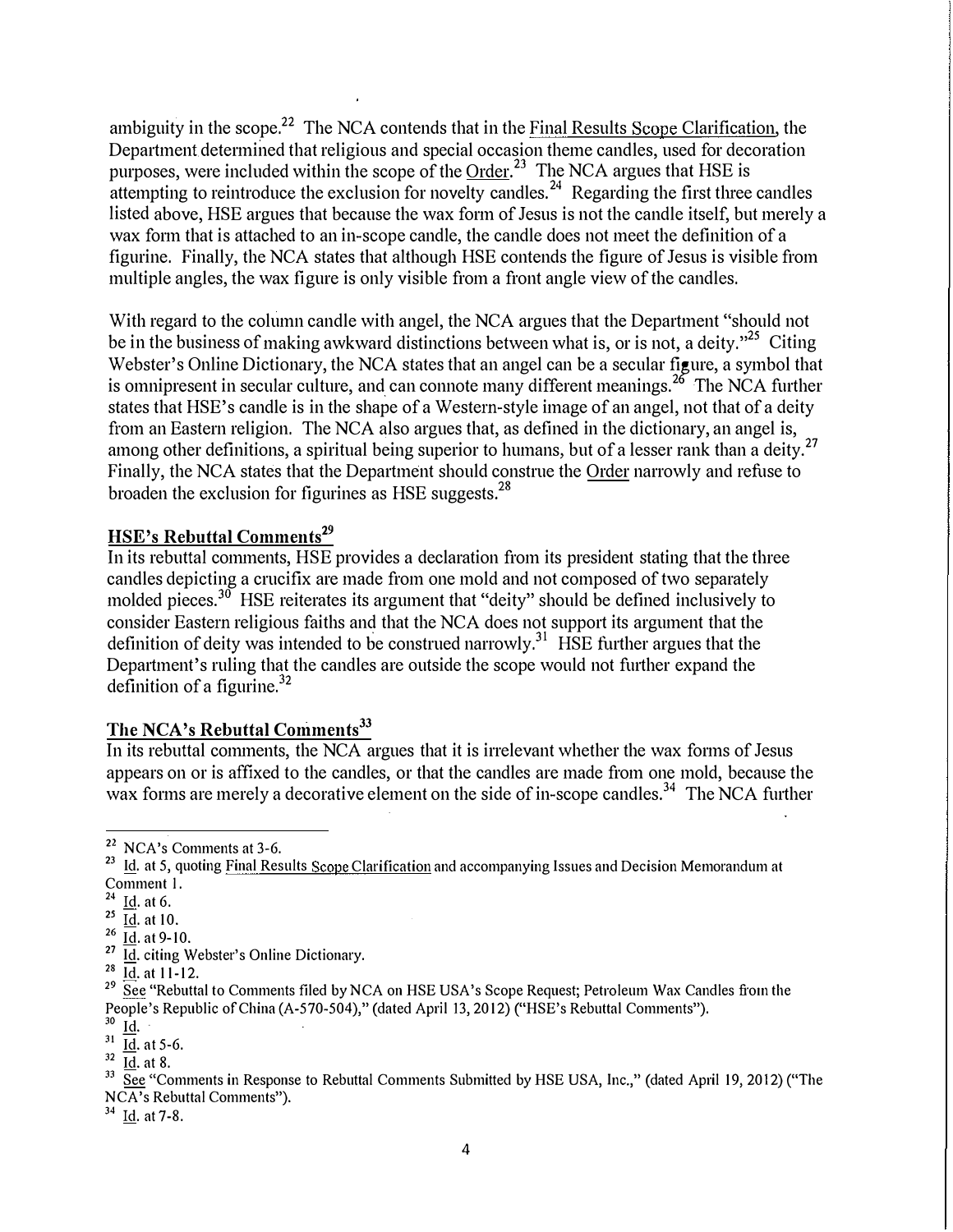argues that whether the crucifix figure is visible from multiple angles is irrelevant because, although that was a requirement for the prior novelty candle exclusion, it is not a requirement for the figurine exclusion. Finally, the NCA argues that many candles are used for decoration, and that is not sufficient to exclude them from the Order.<sup>35</sup>

## **Legal Framework**

. The regulations governing the Department's scope determinations are found at 19 CFR 351.225. When a request for a scope ruling is filed, the Department examines the scope language of the order at issue and the description of the product contained in the scope-ruling request.<sup>36</sup> Pursuant to the Department's regulations, the Department may also examine other information, including the description of the merchandise contained in the petition, the records from the investigations, and prior scope determinations made for the same product.<sup>37</sup> If the Department determines that these sources are sufficient to decide the matter, it will issue a final scope ruling as to whether the merchandise is covered by an order. This determination may take place with or without a formal inquiry.

Conversely, where the descriptions of the merchandise are not dispositive, the Department will consider the five additional factors set forth at 19 CFR 351.225(k)(2). These criteria are: (1) the physical characteristics of the merchandise; (2) the expectations of the ultimate purchasers; (3) the ultimate use of the product; (4) the channels of trade in which the product is sold; and (5) the manner in which the product is advertised and displayed. The determination as to which analytical framework is most appropriate in any given scope inquiry is made on a case-by-case basis after consideration of all evidence before the Depattment.

In this case, the Department has evaluated HSE's request in accordance with 19 CFR 351.225(k)(1) and finds that the descriptions of the products contained in these sources are dispositive with respect to HSE's candles. Therefore, for these candles, the Department finds it unnecessary to consider the additional factors set forth at 19 CFR 351.225(k)(2).

### Analysis

Pursuant to the Final Results Scope Clarification, the Department found that record evidence from the investigation does not support the exclusion of candles based on holiday/religious/special-occasion themes, and therefore, that holiday/religious/special-occasion characteristics would have no bearing in determining whether a candle is included in or excluded from the scope of the Order.<sup>38</sup> The Department also found that record evidence best supports a scope interpretation where "figurine" is based on the definition of this term from the Webster's Online Dictionary: "1.  $\{a\}$  small carved or molded figure...2. A very small figure, whether human or of an animal; especially, one in terra cotta or the like; -- distinguished from statuette, which is applied to small figures in bronze, marble, etc."<sup>39</sup> Based on this definition, the

<sup>&</sup>lt;sup>35</sup> Id. at 8-9.

 $\frac{36}{10}$  See Walgreen Co. v. United States, 620 F. 3d 1350, 1357 (Fed. Cir. 2010)

 $3'$  See I9 CFR 351.225(k)(1)

 $\frac{38}{38}$  See Final Results Scope Clarification and accompanying Issues and Decision Memorandum at comment 3D.

 $39 \overline{Id}$ . at 3C.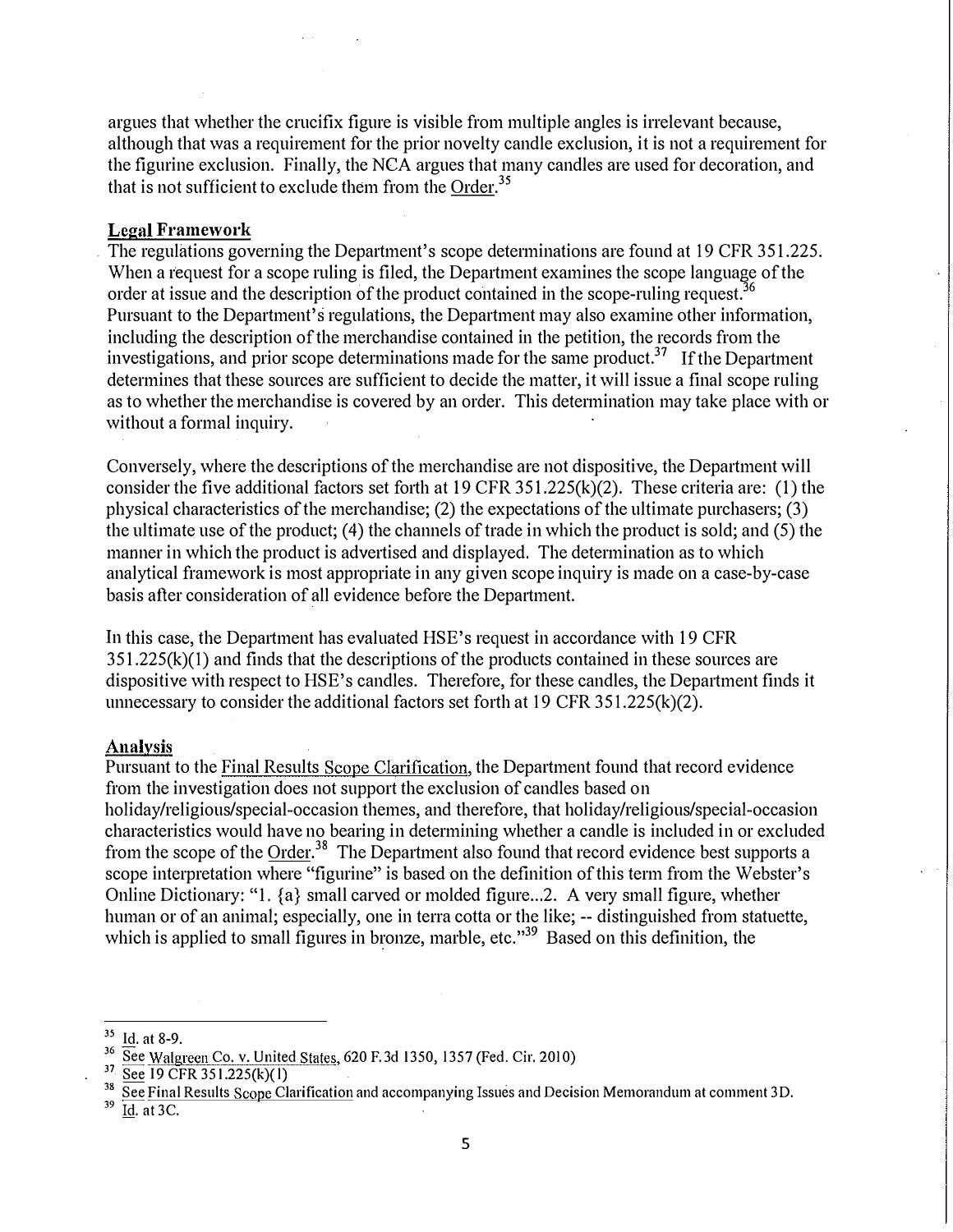Department found that the best description of a figurine candle is a candle that is in the shape of a human, animal, or deity.<sup>40</sup>

Therefore, the Department determined that the scope of the order should be interpreted as follows:

All petroleum wax candles (regardless of holiday/religious/special occasion-theme) are included within the scope of the order, with the exception of three petroleum wax candle types: birthday (and birthday numeral) candles, utility candles, and figurine candles.<sup>41</sup>

\* \* \*

Figurine candles are those that are in the shape of a human, animal, or deity.<sup>42</sup>

With respect to HSE's Scope Request, we find that HSE's four candles are included in the scope of the Order in accordance with section  $351.225(k)(1)$  of the Department's regulations, because the descriptions of the products contained in the petition, the initial investigation, final determinations of the Secretary (including prior scope rulings) and the Order are dispositive. Therefore, for these candles, the Department finds it unnecessary to consider the additional factors set forth in 19 CFR 351.225(k)(2).

Our analysis begins with the three candles that include the Jesus figure, listed below.

- 1. Religious Cross with Jesus Candle (Item #RI004-W)
- 2. Religious Cross with Jesus on Monument Camlle (Item #RI013)
- 3. Religious Cross with Jesus on Carved Candle (Item #RI027)

The Department determines that these candles are within the scope of the order because they meet the physical description of merchandise subject to the <u>Order</u>: they are made from petroleum wax and have fiber or paper-cored wicks.<sup>43</sup> In this regard and as described in further detail below, the Department determines that the candles do not fall within the figurine exclusion because the three candles, taken in their entirety and inclusive of the wax form of Jesus, are not in the shape of a human, animal or deity.

In the Final Results Scope Clarification, the Department described a figurine candle as "a candle that is in the shape of a human, animal, or deity.44 In HSE's Scope Request, it states that the Jesus figure is "affixed to the part of the candle" that is in the shape of a cross or pillar.<sup>45</sup> In HSE's Rebuttal Comments, it states that the Jesus figure is not made from separately molded parts, and enclosed a declaration in which the president of HSE states that each of the three candles listed above is made using a single mold, and that the Jesus figure is not assembled from

 $rac{40}{41}$   $rac{Id}{S_{ac}}$ 

<sup>&</sup>lt;sup>41</sup> See Final Results Scope Clarification at Comment I.<br><sup>42</sup> See Final Results Scope Clarification at Comment 3C

See Final Results Scope Clarification at Comment 3C.

<sup>&</sup>lt;sup>43</sup> See Order.

<sup>&</sup>lt;sup>44</sup> See Final Results Scope Clarification at Comment 3C.

<sup>&</sup>lt;sup>45</sup> See HSE's Scope Request at 2-3.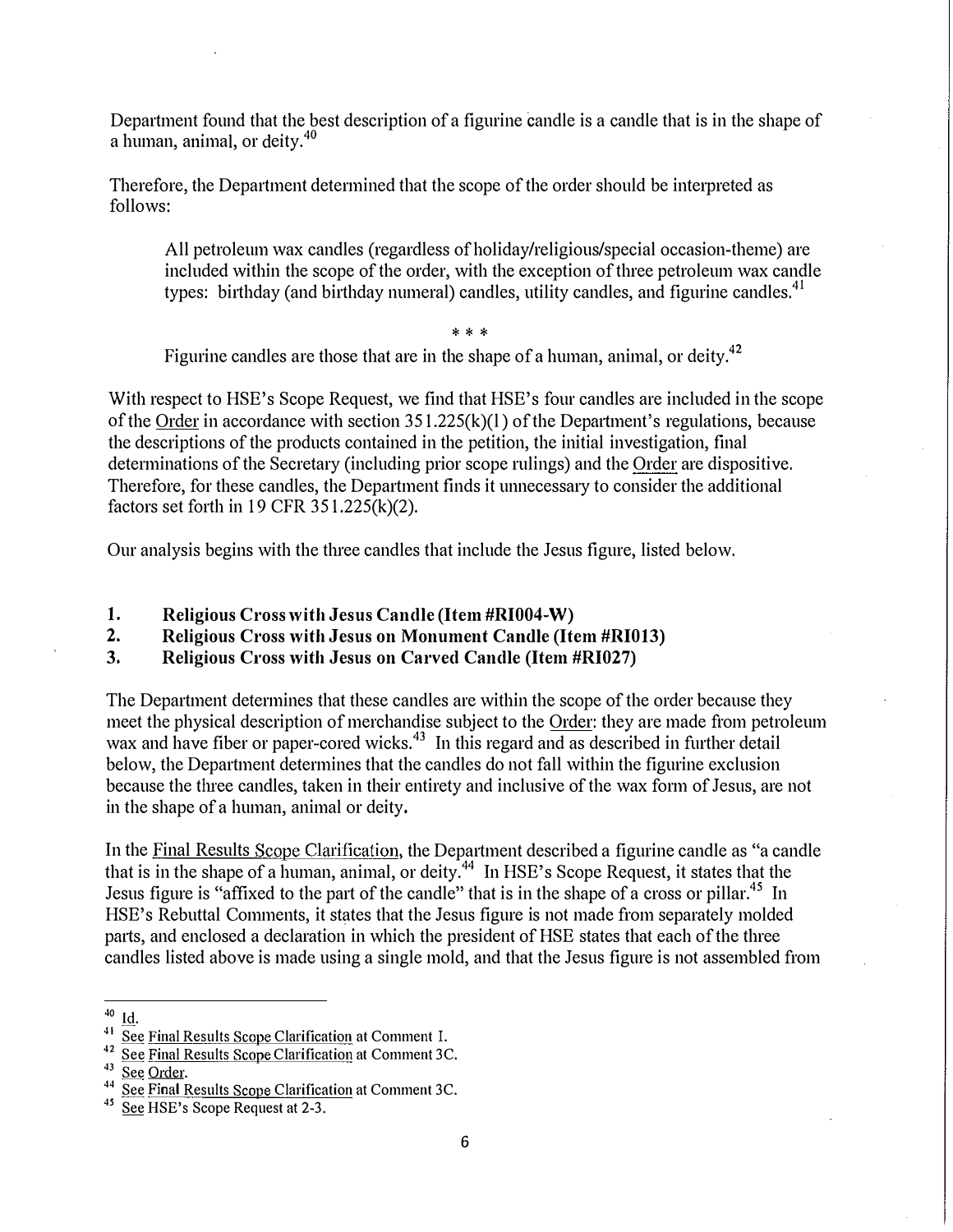a separate mold.<sup>46</sup> HSE states that the use of the words "affixed to" describes the "appearance" of the Jesus figure.47 We find that, for each of the candles the fact that the Jesus figure and the cross/pillar are made using a single mold is not dispositive as to the question of whether the candle is a figurine, because, rather than being a candle in the shape of a human, animal, or deity, the wax form of Jesus is merely part of an otherwise in-scope petroleum wax candle. In other words, the three candles listed above are not figurine candles "in the shape of a human, animal, or deity" because taken in their entirety and inclusive of the wax form of Jesus, they are not in the shape of an animal, human or deity.<sup>48</sup> Indeed, the shapes are of a cross or a pillar with a figure of Jesus incorporated into part of the cross or pillar.

We do not agree with HSE that the size of the Jesus form in relation to the cross or pillar demonstrates that the candles are figurine candles. In this case, the inclusive shapes of the candles are a cross or a pillar because, as HSE's statements suggest<sup>49</sup> and the photos of the candles make clear,<sup>50</sup> the form of Jesus is incorporated into the overall candle rather than the shape of the cross or pillar being incorporated into the form of Jesus.<sup>51</sup> In addition, the fact that the candles are intended for decoration and that they are given at gifts at certain events does not render them excluded from the scope of the Order because the Order does not exclude candles based on their intended end-use.

As noted above, the Department has clarified that there is not an exclusion for religious, holiday or special occasion themed candles.<sup>52</sup> In the Final Results Scope Clarification, the Department determined that, based on the final determination in the investigation, the NCA did not intend to exclude religious, holiday or special occasion themed candles, and so the Department confirmed that candles which would have met this exclusion "are within the scope of the Order where they otherwise satisfy the descriptions of the merchandise.<sup>553</sup> We agree with the NCA that the three candles listed above, which include a wax candle in the shape of a cross or pillar with the form of Jesus incorporated into the candles, are religious-themed candles, which are included within the scope of the Order as the Department has clarified.

<sup>&</sup>lt;sup>46</sup> See HSE's Rebuttal Comments at 3 and Declaration.

 $47 \overline{\underline{Id}}$ . at 2.

 $\frac{48}{18}$  Using this clear standard – taken in its entirety the shape must be an animal, human, or deity – for the figurine exception ensures that this exception to the Order is narrowly drawn and assists greatly in the administrability of the Order. See, e.g., Petroleum Wax Candles from the People's Republic of China: Request for Comments on the Scope of the Antidumping Duty Order and the Impact on Scope Determinations, 74 FR 42230, 42231 (August 21, 2009) (explaining that the scope clarification was necessmy because prior scope rulings lead to a great deal of uncettainty which, in turn, led to an extremely large number of scope requests hindering the Department's ability to administer the Order).

<sup>&</sup>lt;sup>49</sup> See HSE's Scope Request at 2-3 ("a wax figure of Jesus, painted a gold color, which is affixed to a wax candle").<br><sup>50</sup> See HSE's Scope Request at Exhibit 1A through LC See HSE's Scope Request at Exhibit 1A through 1C.

 $\overline{51}$  In contrast, if the candle were in the shape of a man holding a book, the Department would likely find the candle meets the figurine exception because the shape is of a man and the mere fact that the man is holding a book would not indicate that the candle was not a figurine.

<sup>&</sup>lt;sup>52</sup> See Final Results Scope Clarification at Comment 3D.

 $\frac{33}{10}$ .